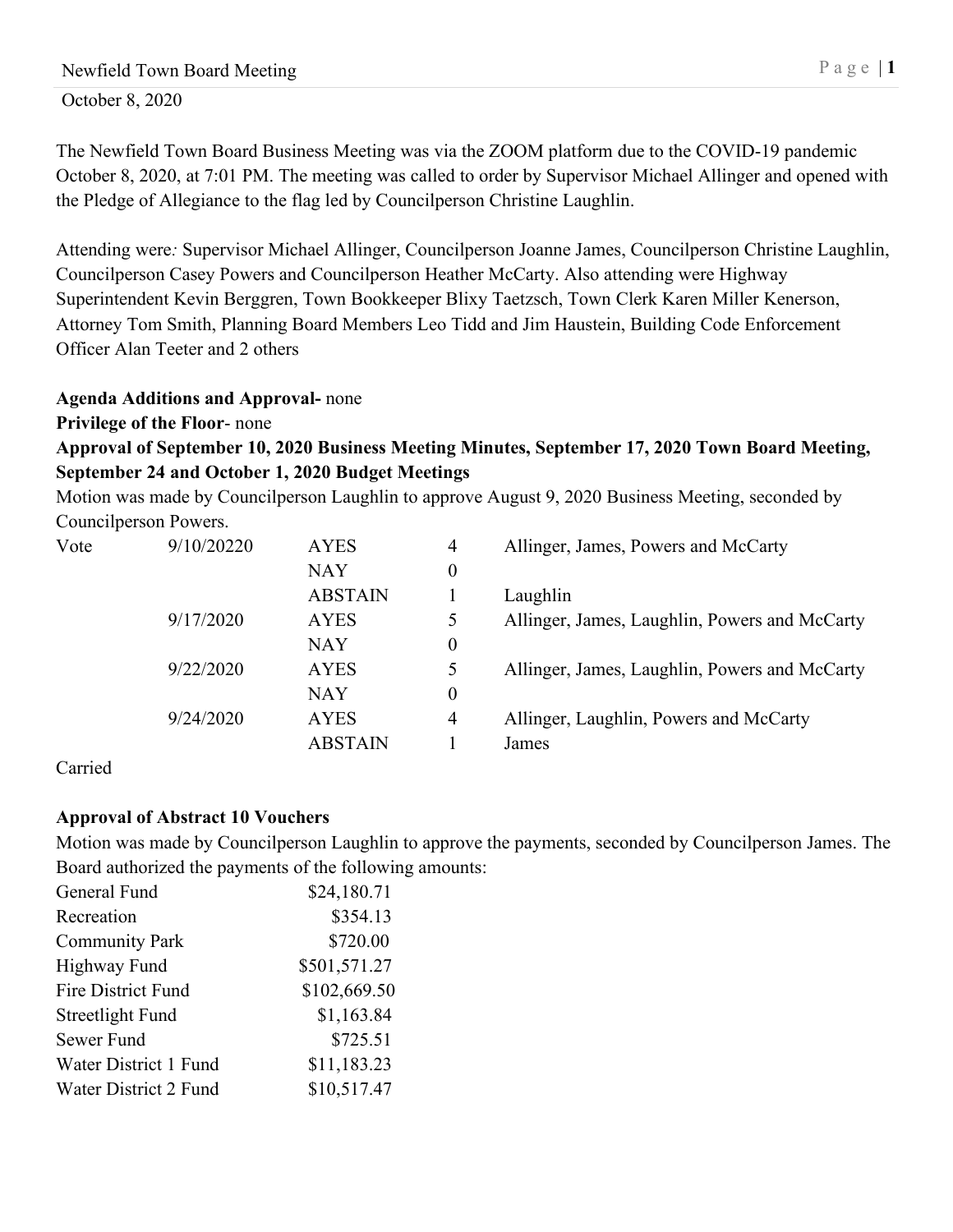Newfield Town Board Meeting P a g e | 2

Trust & Agency \$3,299.47

Vouchers were audited by Councilpersons Powers and McCarty Vote AYES 5 Allinger, James Laughlin, Powers and McCarty NAY 0

Carried

# **REPORTS**

*Highway-* Highway Superintendent Kevin Berggren reported on ditching, hydroseeding, mowing tractors are being serviced to get ready for winter storage and truck maintenance for the upcoming winter season. *Water/Sewer-* Water Supervisor Berggren reported the well driller would be there the next week to drill the new production well at the Pine Circle site. Supervisor Berggren also reported Hunt Engineering continues to work on the Septic Study.

*Recreation-* Recreation Supervisor Austin Kuzcek was absent, a report was submitted summarizing the soccer program, the installation of the basketball hoops and a fall ball clinic.

*Building Code Enforcement-* Code Officer Alan Teeter reported: 8 building permits were issued- 2residential solar systems, 2 sheds, 1 home renovation, 1 deck, 1 garage and 1 replacement of fuel tanks. CEO Teeter also reported he had met with the Burdge Hill Road solar array site project, has completed mandatory state training and that he has received 2 garbage complaints.

*Planning Board*- Planning Board Chair Leo Tidd: reported the Planning Board had heard from Design Connect asking if the Town would be interested in participating in the spring. The Town will not need to reapply. *Finance and Personnel*-Bookkeeper Taetzsch submitted a written report that summarized the desire to review and approve the employee handbook, budget modifications for the month, 2021 budget preparations and current Workman's Compensation claims.

*TCCOG-* Councilperson McCarty reported she had attended a Community Choice Aggregation webinar regarding a change in rules for billing for community solar.

*Supervisor's Report-* Supervisor Allinger reported he had virtually attended a Tompkins County FEMA Study update, continuing to work with NYPA and NYSEG for the best fit for Newfield for new streetlights, continuing to work with Hunt Engineers with the water study. Inflow and Outflow study is ongoing, a partial report has been received from Hunt Engineers. Junk Code Officer Brown reported 3 junk code violations, letter will be sent to the property owners. Supervisor Allinger reported the Budge Hill Road solar construction phase is anticipated to be completed in December. Supervisor Allinger reported that another solar company has contacted the Town regarding another solar development on Millard Hill Road. Representatives from TJA Clean Energy will be present at the November 4<sup>th</sup> Planning Board Meeting regarding the proposed project.

# ACTION ITEMS

# *Draft O & M Agreement for Security Storage*

Attorney Smith reviewed the proposed O & M agreement and felt this was sufficient. Motion was offered by Councilperson James to approve the O& M agreement for the purpose of the sale of Security Storage, seconded by Councilperson Laughlin.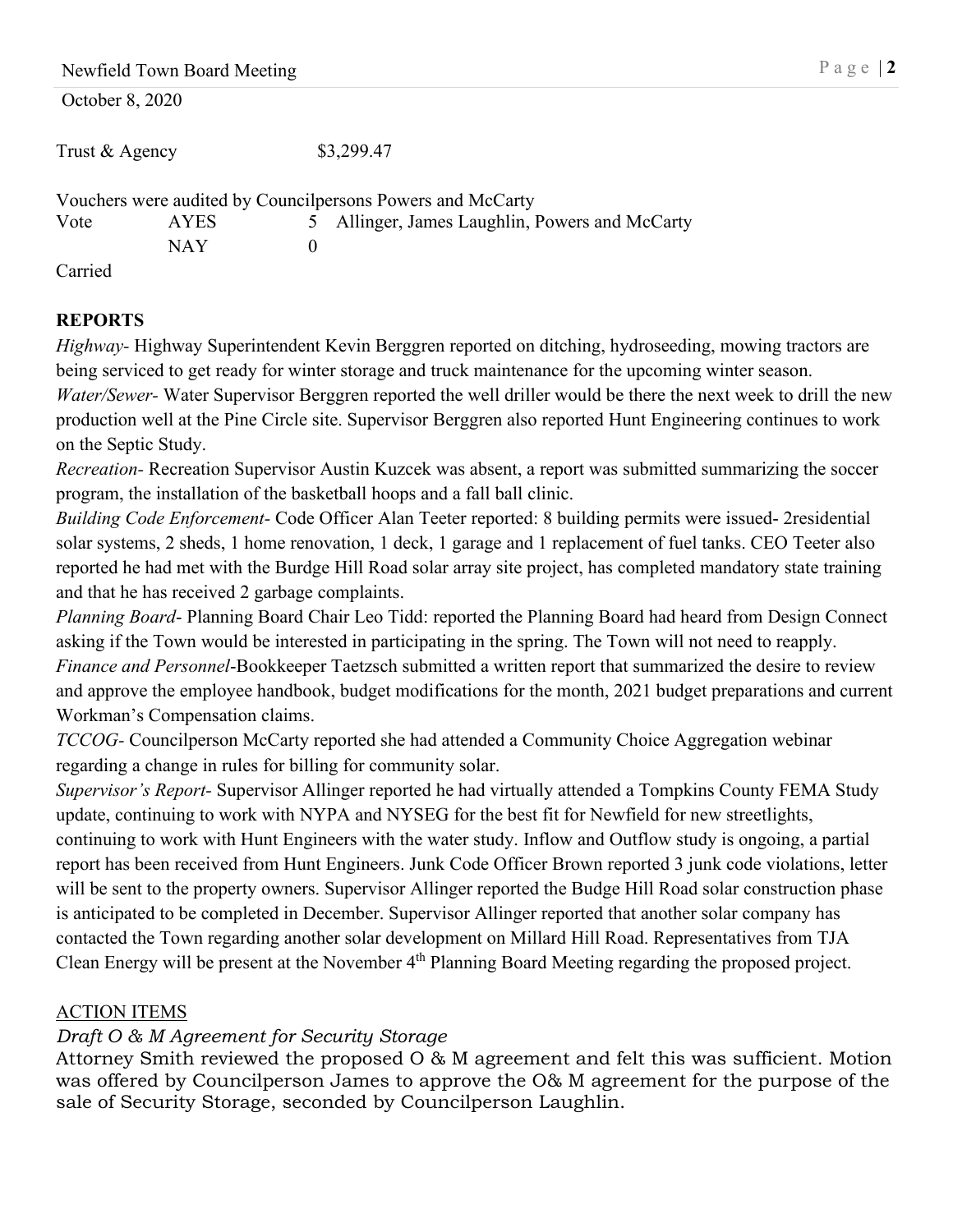|                 | Newfield Town Board Meeting |       |                                              | Page   $3$ |
|-----------------|-----------------------------|-------|----------------------------------------------|------------|
| October 8, 2020 |                             |       |                                              |            |
| Vote            | <b>AYES</b>                 | $5 -$ | Allinger, James, Laughlin Powers and McCarty |            |
|                 | <b>NAY</b>                  |       |                                              |            |
| Carried         |                             |       |                                              |            |

*Resolution No. 42-2020 Approval of the 2020 and 2021 Amendments to the Municipal Cooperative Agreement for the Greater Tompkins County Municipal Health Care Consortium* 

Motion was offered by Councilperson Laughlin to approve the amendments to the Municipal Cooperative Agreement for the Greater Tompkins County Municipal Health Insurance Consortium, seconded by Councilperson McCarty.

#### *Resolution No. 42-2020*

**Approval of the 2020 and 2021 Amendments to the Municipal Cooperative Agreement for the Greater Tompkins County Municipal Health Insurance Consortium**

WHEREAS, the Town of Newfield is a Participant in the Greater Tompkins County Municipal Health Insurance Consortium (the "Consortium"), a municipal cooperative organized under Article 47 of the New York Insurance Law, and

WHEREAS, the municipal participants in the Consortium, including this body, have approved and executed a certain Municipal Cooperation Agreement (the "Agreement"; effective date of October 1, 2010) and the 2020 and 2021 Amendments that provide for the operation and governance of the Consortium, and

WHEREAS, Article 47 of the New York Insurance Law (the "Insurance Law") and the rules and regulations of the New York State Department of Financial Services set forth certain requirements for governance of municipal cooperatives that offer self-insured municipal cooperative health insurance plans, and

WHEREAS, the Agreement sets forth in Section Q2 that continuation of the Consortium under the terms and conditions of the Agreement, or any amendments or restatements thereto, shall be subject to Board review on the fifth (5<sup>th</sup>) anniversary date and upon acceptance of any new Participant hereafter, and

WHEREAS, by motion nos. 005-2020 and 008 of 2020 the Consortium's Board of Directors recommends approval of the 2020 and 2021 amended agreements based on review of the document by the Governance Structure/MCA Review Committee, the New York State Department of Financial Services, and the Consortium's legal counsel, and

WHEREAS, the Municipal Cooperative Agreement requires that amendments to the agreement be presented to each participant for review and adopted by its municipal board,

WHEREAS, the Town of Newfield is in receipt of the proposed amended Agreement(s) and has determined that it is in the best interest of its constituents who are served by the Consortium to amend the Agreement as set forth in the attached 2020 and 2021 Amended Municipal Cooperative Agreements, now therefore be it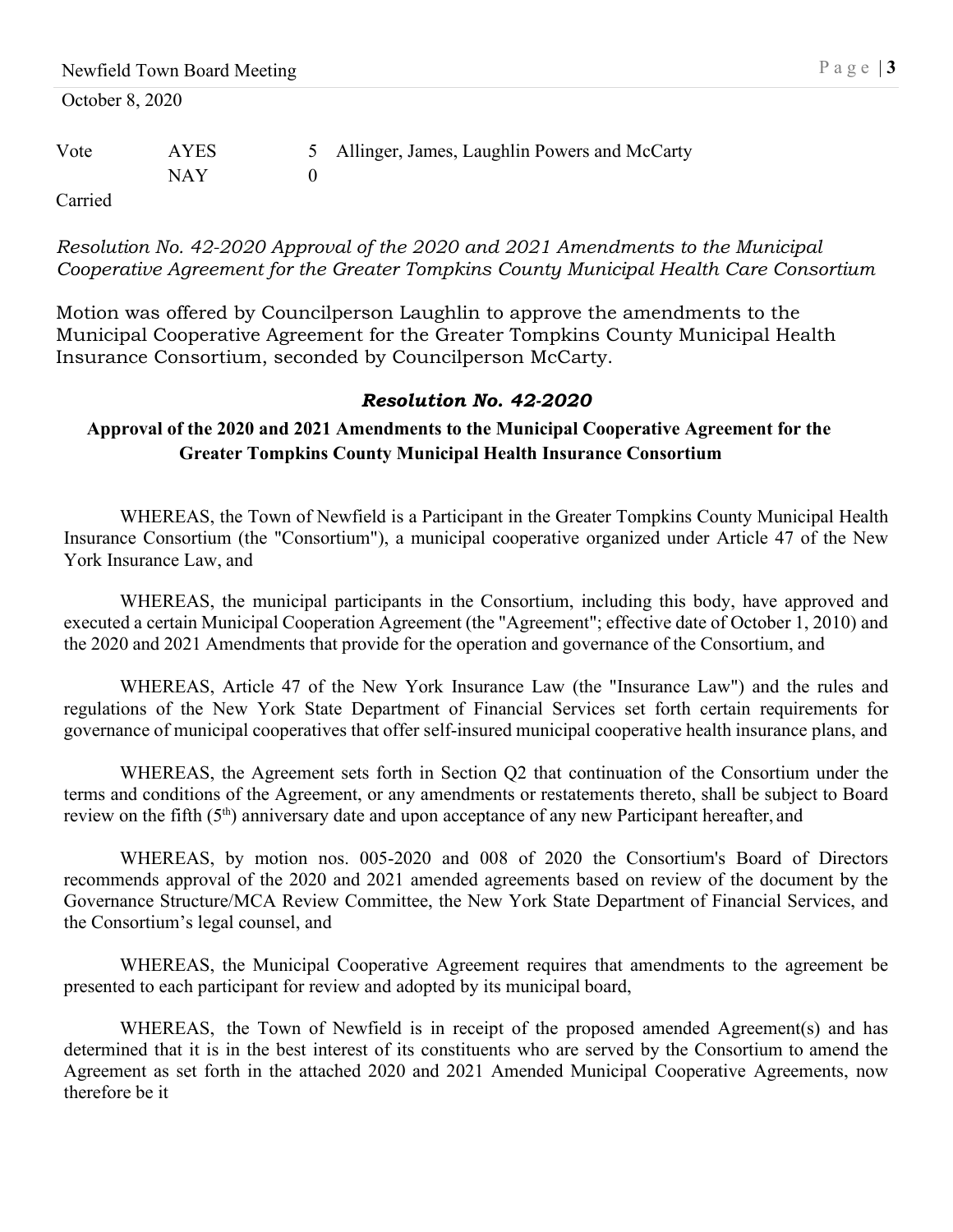RESOLVED, that the Town of Newfield approves and authorizes the Chief Executive Officer to sign the 2020 and 2021 Amendments to the Municipal Cooperative Agreement of the Greater Tompkins County Municipal Health Insurance Consortium, and

RESOLVED, further, that the Clerk of the Town of Newfield is hereby authorized to execute this Resolution to indicate its approval, transmit a copy thereof to the Board of Directors of the Greater Tompkins County Municipal Health Insurance Consortium, and take any other such actions as may be required by law.

| Vote                      | <b>AYES</b> | 5 Allinger, James, Laughlin Powers and McCarty |
|---------------------------|-------------|------------------------------------------------|
|                           | NAY         |                                                |
| $C_{\alpha \text{triad}}$ |             |                                                |

Carried

*Resolution No. 43-2020 October Budget Modifications*

Motion to approve the October 2020 Budget Modifications was offered by Councilperson Powers, seconded by Councilperson James.

RESOLUTION NO. 43-2020 – Approval of October 2020 Budget Modifications

WHEREAS, it is necessary to modify the 2020 budget based on updated estimates of revenues and expenses in 2020, and

WHEREAS, a detailed listing of each budget adjustment by Fund has been provided below, be it therefore

RESOLVED, that the Newfield Town Board approves the budget modifications as outlined below.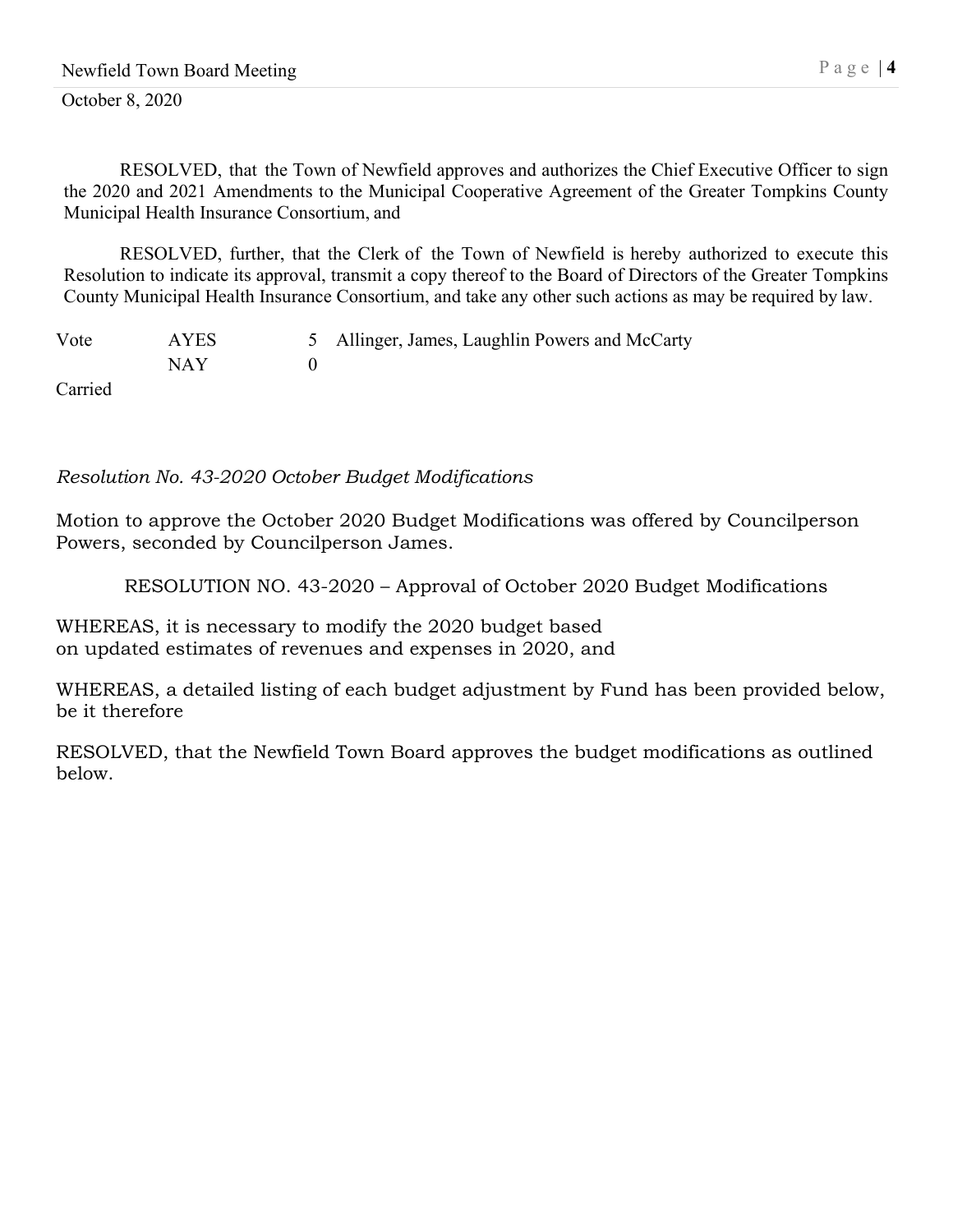## Newfield Town Board Meeting Page |

October 8, 202 0

|                              | OCTOBER 2020 BUDGET MODIFICATION            |                 |                   |                   |
|------------------------------|---------------------------------------------|-----------------|-------------------|-------------------|
|                              |                                             |                 | Increase/         |                   |
| Account#                     | Account Name                                | Original Budget | (Decrease)        | Modified Budget   |
|                              |                                             |                 |                   |                   |
| <b>GENERAL FUND REVENUE</b>  |                                             |                 |                   |                   |
| A599                         | Appropriated Fund Balance                   | \$<br>80,960.00 | S.<br>26, 292.00  | \$<br>107, 252.00 |
|                              |                                             |                 |                   |                   |
| Total Revenue Adjustments    |                                             |                 | Ś.<br>26, 292.00  |                   |
|                              |                                             |                 |                   |                   |
| <b>GENERAL FUND EXPENSES</b> |                                             |                 |                   |                   |
| A1220.4                      | Town Supe rvisor - Contractual              | \$<br>2,500.00  | \$.<br>(500.00)   | \$<br>2,000.00    |
| A1220.2                      | Town Supe rvisor - Equipment                | \$<br>400.00    | \$<br>500.00      | \$<br>900.00      |
| A1410.11                     | Town Clerk - De puty Town Clerk             | \$<br>13,395.00 | \$<br>(1,300.00)  | \$<br>12.095.00   |
| A1610.2                      | Central Services - Equipment                | \$<br>2,000.00  | \$<br>1,800.00    | \$<br>3,800.00    |
| A1610.414                    | Central Services - Copier and Maint         | \$<br>2,000.00  | \$<br>(500.00)    | \$<br>1,500.00    |
| A1610.499                    | Central Services - Other Contractual        | \$<br>2,300.00  | \$<br>(350.00)    | \$<br>1,950.00    |
| A1610.415                    | Central Services - Phone/Internet           | \$<br>4.000.00  | \$<br>850.00      | \$<br>4,850.00    |
| A1320.4                      | Auditors - Contractual                      | \$<br>10,500.00 | \$<br>(500.00)    | \$<br>10,000.00   |
| A1670.41                     | Central Print and Mailing - Postage Machine | \$<br>550.00    | \$<br>250.00      | \$<br>800.00      |
| A3310.40                     | Traffic Control - Contractual               | \$<br>3,000.00  | Ś.<br>(250.00)    | \$<br>2,750.00    |
| A7310.1                      | Youth Programs - Personnel Services         | \$<br>6,700.00  | \$<br>300.00      | \$<br>7,000.00    |
| A73104                       | Youth Programs - Hamlet Beautification      | \$<br>1,000.00  | \$.<br>(300.00)   | \$<br>700.00      |
| A9901.9                      | Transfers to Other Funds                    | \$<br>14,051.00 | Ś.<br>26, 292, 00 | \$<br>40.343.00   |
|                              | Total Expenditure Adjustments               |                 | Ś.<br>26, 292.00  |                   |
|                              |                                             |                 |                   |                   |

|                               |  | OCTOBER 2020 BUDGET MODIFICATION |    |                 |   |                          |    |                 |  |
|-------------------------------|--|----------------------------------|----|-----------------|---|--------------------------|----|-----------------|--|
|                               |  |                                  |    |                 |   | Increase/                |    |                 |  |
| Account#                      |  | Account Name                     |    | Original Budget |   | (Decrease)               |    | Modified Budget |  |
|                               |  |                                  |    |                 |   |                          |    |                 |  |
| RECREATION FUND EXPENSES      |  |                                  |    |                 |   |                          |    |                 |  |
| CR9010.8                      |  | State Retirement                 | Ś  | 3,860.00        |   | \$(1,000.00)             | \$ | 2,860.00        |  |
| CR9030.8                      |  | Social Security                  | \$ | 5,117.00        |   | \$(1,500.00)             | \$ | 3,617.00        |  |
| CR9035.8                      |  | Medicare                         | Ś  | 1,198.00        | S | (550.00)                 | Ś  | 648.00          |  |
| CR9040.8                      |  | Workers Compensation             | Ŝ  | 705.00          | Ś | 50.00                    | Ś  | 755.00          |  |
| CR9050.8                      |  | Unemployment                     | \$ |                 | S | 3,000.00                 | \$ | 3,000.00        |  |
|                               |  |                                  |    |                 |   |                          |    |                 |  |
|                               |  |                                  |    |                 |   |                          |    |                 |  |
| Total Expenditure Adjustments |  |                                  |    |                 | Ś | $\overline{\phantom{a}}$ |    |                 |  |
|                               |  |                                  |    |                 |   |                          |    |                 |  |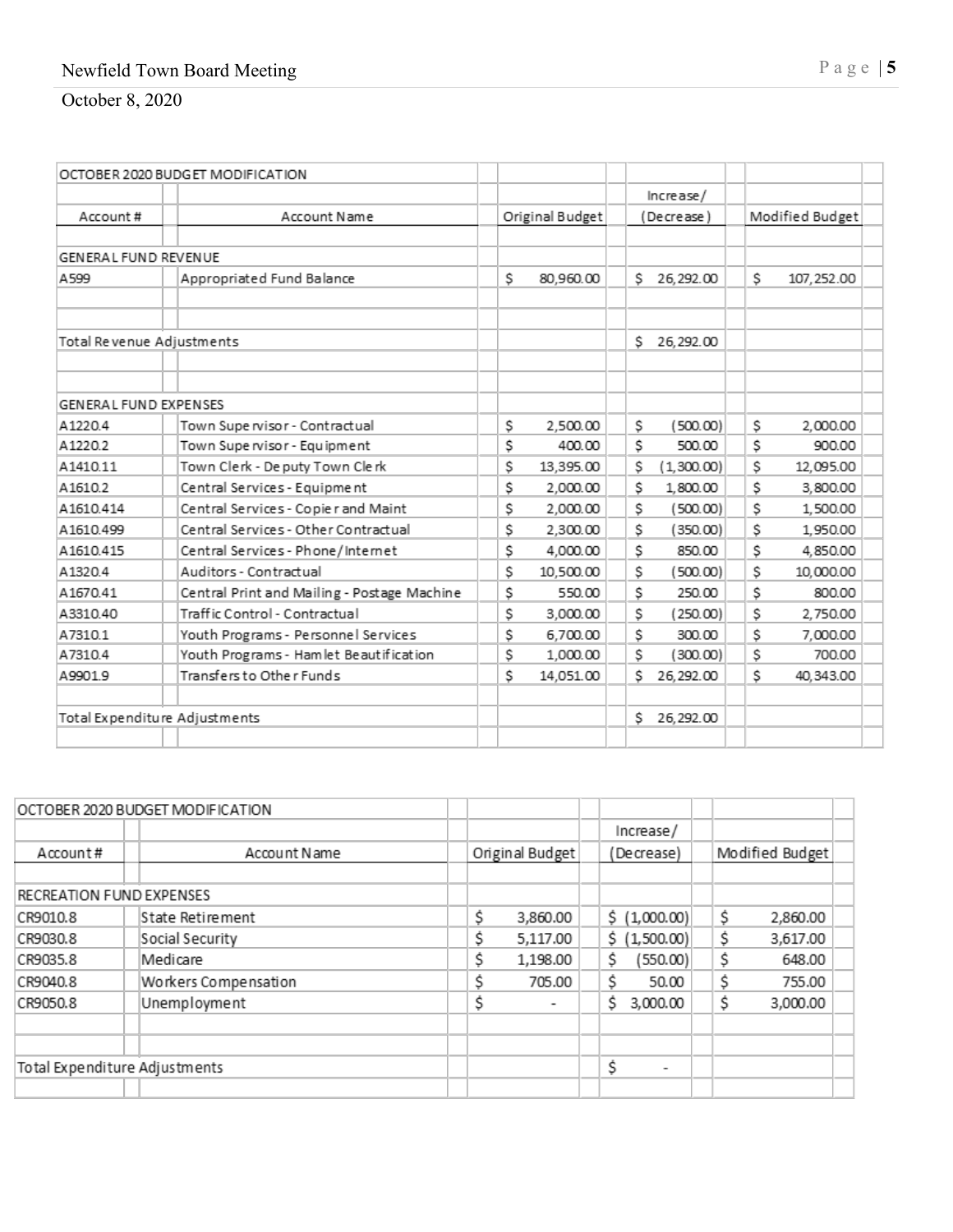| OCTOBER 2020 BUDGET MODIFICATION |  |                            |                                |                |                 |
|----------------------------------|--|----------------------------|--------------------------------|----------------|-----------------|
|                                  |  |                            |                                | Increase/      |                 |
| Account#                         |  | Account Name               | Original Budget                | (Decrease)     | Modified Budget |
|                                  |  |                            |                                |                |                 |
| HIGHWAY FUND REVENUE             |  |                            |                                |                |                 |
| DA5031                           |  | Transfers from other Funds | \$<br>$\overline{\phantom{a}}$ | 26,292.00<br>S | \$<br>26,292.00 |
|                                  |  |                            |                                |                |                 |
| Total Revenue Adjustements       |  |                            |                                | S<br>26,292.00 |                 |
|                                  |  |                            |                                |                |                 |
|                                  |  |                            |                                |                |                 |
| <b>HIGHWAY FUND EXPENSES</b>     |  |                            |                                |                |                 |
| DA5120.4                         |  | Bridges - Contractual      | \$<br>8,000.00                 | S<br>26,292.00 | S<br>34, 292.00 |
|                                  |  |                            |                                |                |                 |
| Total Expenditure Adjustments    |  |                            |                                | 26,292.00<br>S |                 |
|                                  |  |                            |                                |                |                 |

| Vote    | <b>AYES</b> | 5 Allinger, James, Laughlin Powers and McCarty |
|---------|-------------|------------------------------------------------|
|         | NAY         |                                                |
| Carried |             |                                                |

Resolution No. 44-2020 Subdivision Fees Motion was offered by Councilperson Laughlin to adopt Resolution No. 44-2020 - Application Fees for Subdivision Control Application as follows, seconded by Councilperson James.

## **RESOLUTION No. 44 of 2020**

# **Application Fees for Subdivision Control Application**

WHEREAS, the Town of Newfield duly adopted a Local Law No. 2 for the Year 2020 (the "Subdivision Review Law");

WHEREAS, Article VI, Section 6.1(e) of the Subdivision Review Law provides that the Town Board set the Non-Refundable Application Filing Fee;

WHEREAS, the Town Board may set administrative municipal fees by resolution without a public hearing [AA&M v. Town of Hempstead, 183 A.D.2d 738 (1992)];

NOW, THEREFORE, upon motion duly made by Councilperson Laughlin and seconded by Councilperson James it is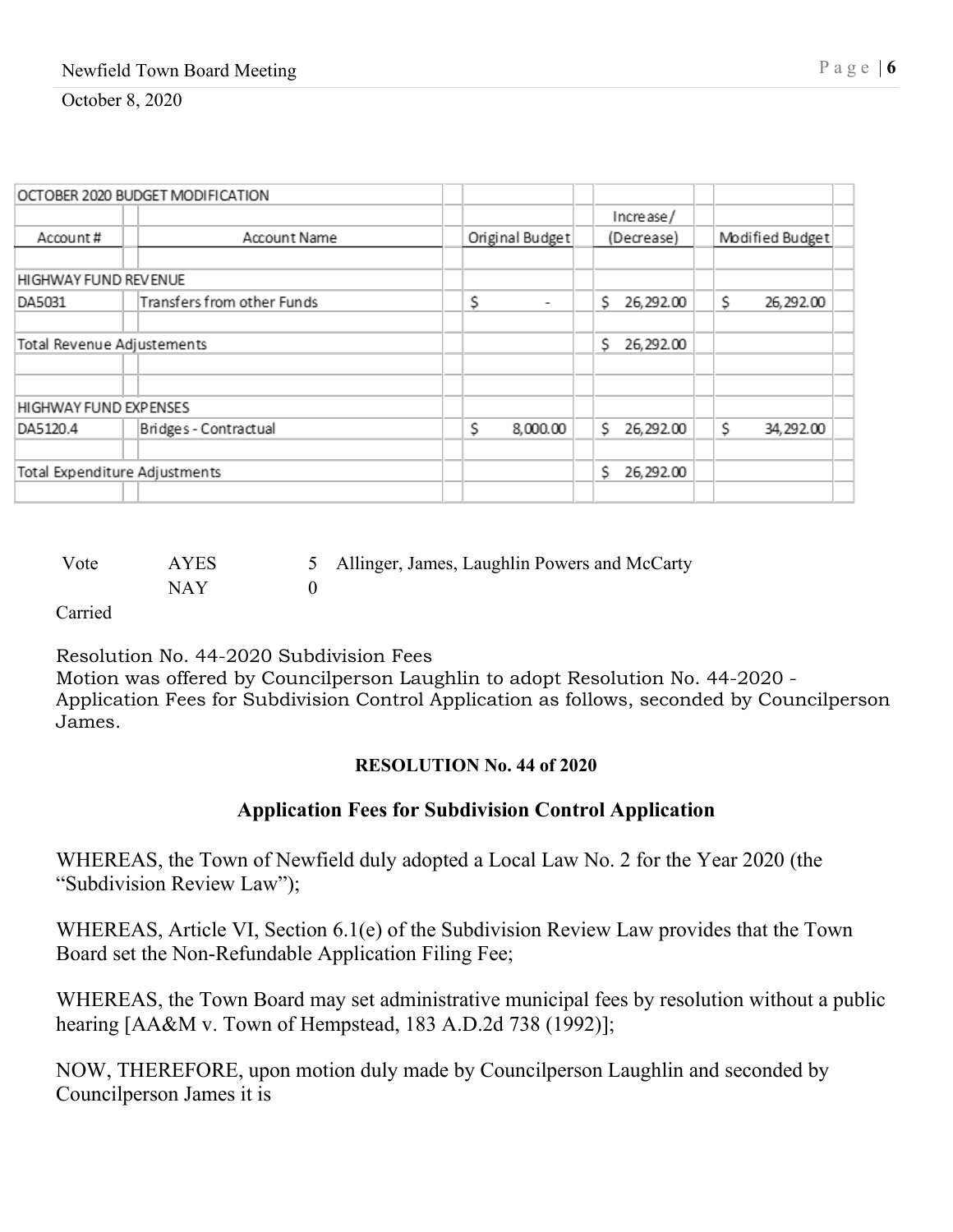# BE IT RESOLVED, as follows:

The Non-Refundable Application Filing Fee under Section 6.1(e) of the Subdivision Review Law shall be calculated as follows: Initial Fee of One Hundred Dollars (\$100) plus Twenty-Five Dollars (\$25) for each lot in the proposed subdivision. By way of illustration, the application for a subdivision of 10 proposed lots would be  $$350.00$  (\$100.00 + \$250.00)

| Vote          | AYES | 5 Allinger, James, Laughlin, Powers and McCarty |
|---------------|------|-------------------------------------------------|
|               | NAY  |                                                 |
| $\sim$ $\sim$ |      |                                                 |

Carried

*Resolution No. 45-2020 Support for Tompkins County to Undertake a Broadband Planning Study*

Motion to support Tompkins County to Undertake a Broadband Planning Study was offered by Councilperson Laughlin, seconded by Councilperson McCarty.

## **Resolution No. 45- 2020**

# **Town of Newfield Support for Tompkins County to Undertake a Broadband Planning Study**

WHEREAS, COVID 19 has brought to the forefront existing inequities in our infrastructure and communities, including a lack of adequate Internet access to residents and businesses in our rural community; and WHEREAS, lack of Internet access impedes the ability of our residents to work, attend school, have medical appointments, run their businesses, and even to have visual contact with family and friends; and WHEREAS, access to Internet service is not a luxury, but a necessary public need that must be addressed; and WHEREAS, a significant number of households in the Town of Newfield lack the ability to have quality access to Internet services and others experience barriers to access based on affordability; and WHEREAS, a collective, regional approach with intermunicipal cooperation and coordination could effectively meet the needs of the municipalities in Tompkins County, as demonstrated by the Southern Tier Network; and

WHEREAS, the Town of Newfield desires to support an intermunicipal effort in Tompkins County to achieve accessibility to the Internet for all its residents; be it therefore

RESOLVED, that the Newfield Town Board asks the Tompkins County Legislature to support a one-time Over Target Request (OTR) of not more than \$80,000 for a planning study that will help us identify needs and create a detailed plan for achieving Internet access for all residents in Tompkins County, and be it further RESOLVED, that if the OTR is approved and a study is undertaken that will serve the residents of the Town of Newfield, the Newfield Town Board pledges up to \$5,000 in financial support for the study.

Motion was made by Councilperson Laughlin to approve the resolution of support for Tompkins County to undertake a broadband planning study. Motion was seconded by Councilperson McCarty.

| Vote          | AYES | 5 Allinger, James, Laughlin, Powers and McCarty |
|---------------|------|-------------------------------------------------|
|               | NAY  |                                                 |
| $\sim$ $\sim$ |      |                                                 |

Carried

*Board Approval for 30 Day Waiver to Sell Alcohol from the Covered Bridge Pizzeria*